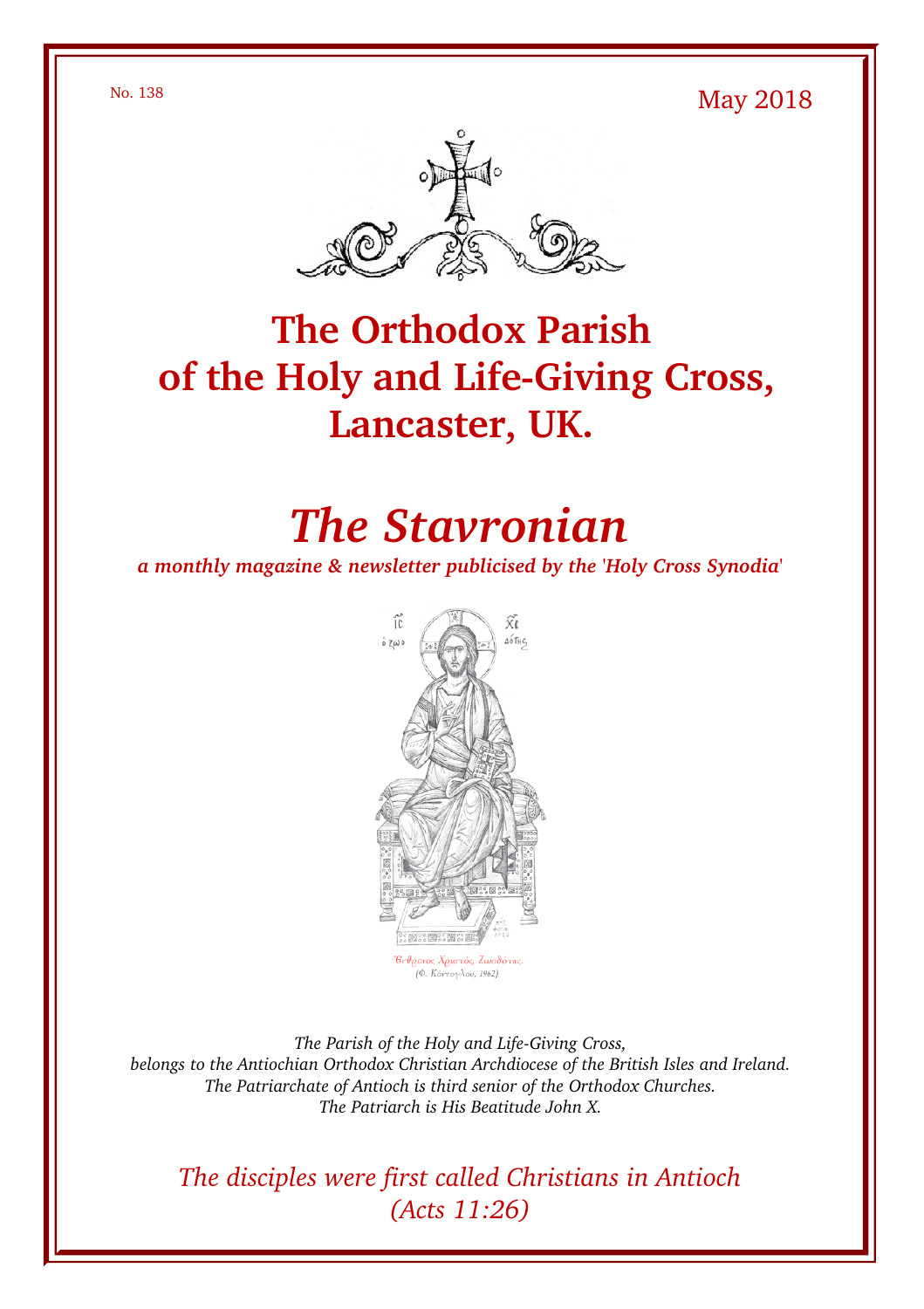Christ is Risen! He is Risen Indeed!

Χριστός Ανέστη! Αληθώς Ανέστη!

Христос Воскресе! Воистину Воскресе!

Hristos a înviat! Adevărat a înviat!

Cristo è risorto! È veramente risorto!

Le Christ est ressuscité! Vraiment Il est ressuscité!

Cristo ressuscitou! Verdadeiramente ressuscitou!

Cristo ha resucitado! Verdaderamente, ha resucitado!

Christus ist auferstanden! Er ist wahrhaftig auferstanden!

Al-Masih-Qam! Hakkan Qam!

基督復活了 他確實復活了

ハリストス復活! 実に復活!

### **PARADISE AND PARADOX**

*Musings from a visit to Athens*

My visit to Athens was full of wonderful Paradoxes (Greek word). The first irony (another Greek word) was that the only two Orthodox priests dressed in cassocks on the Aegean flight from Manchester to Athens were both English "converts." God has a sense of humour. The contrast to the cold grey of Manchester was immediate. I arrived at *Eleftherios Venezelos* airport to a warm welcome from my friends and Stavronians as well as  $27^{\circ}$ C of heat; warm even by Greek standards for October. There are many things that are clearer in Greece, the sky, the sea, the

people. Emotion is never far from the Greek character. The masks of tragedy and comedy worn by the early Greek theatre actors were to distinguish the different emotions of the characters. Their exaggerated look was so that people who were sitting afar off were still able to see the character's emotions. Such masks were to amplify and exaggerate rather than hide and dissemble the character. This lends quite a different meaning to hypocrite (Greek word for actor). Greek time is of quite a different order - it does not revolve around efficient punctuality. But then if you have been around as long as Greek Civilisation and Culture from the  $8<sup>th</sup>$  century B.C. then time is relative: no wonder the Greeks have two words for time! However, if you want to make arrangements, then patience is certainly a virtue. It may take a three way telephone conversation and a committee of four to make a short journey - one to drive and three to decide on the best route.

"*Wrap up warm tomorrow Fr Jonathan, its going to be cold*" my spiritual daughter said. The forecast was for  $21^{\circ}$ C! I smiled with amusement. This is the zenith (same word in Greek I think) of summer for a Brit!

#### **Wednesday**

Acropolis museum. Amazing architecture so different to when I was here last timeit didn't exist! Greek Technology  $5<sup>th</sup>$  c. B.C. and  $21<sup>st</sup>$  c. A.D. Opened in 2012 it is a manifest edifice to the beauty and history of Athens. Light and space pervades the whole stunning, shining, shimmering spectacle of this place of culture and art. Whilst the British Museum is also impressive, the illicit appropriation of the so called Elgin marbles blights its history. The Parthenon Marbles (artist Phidias c. 447-438 B.C.) were originally part of the Parthenon on the Acropolis. In 1801, Lord Elgin's agents removed about half of the surviving sculptures of the Parthenon,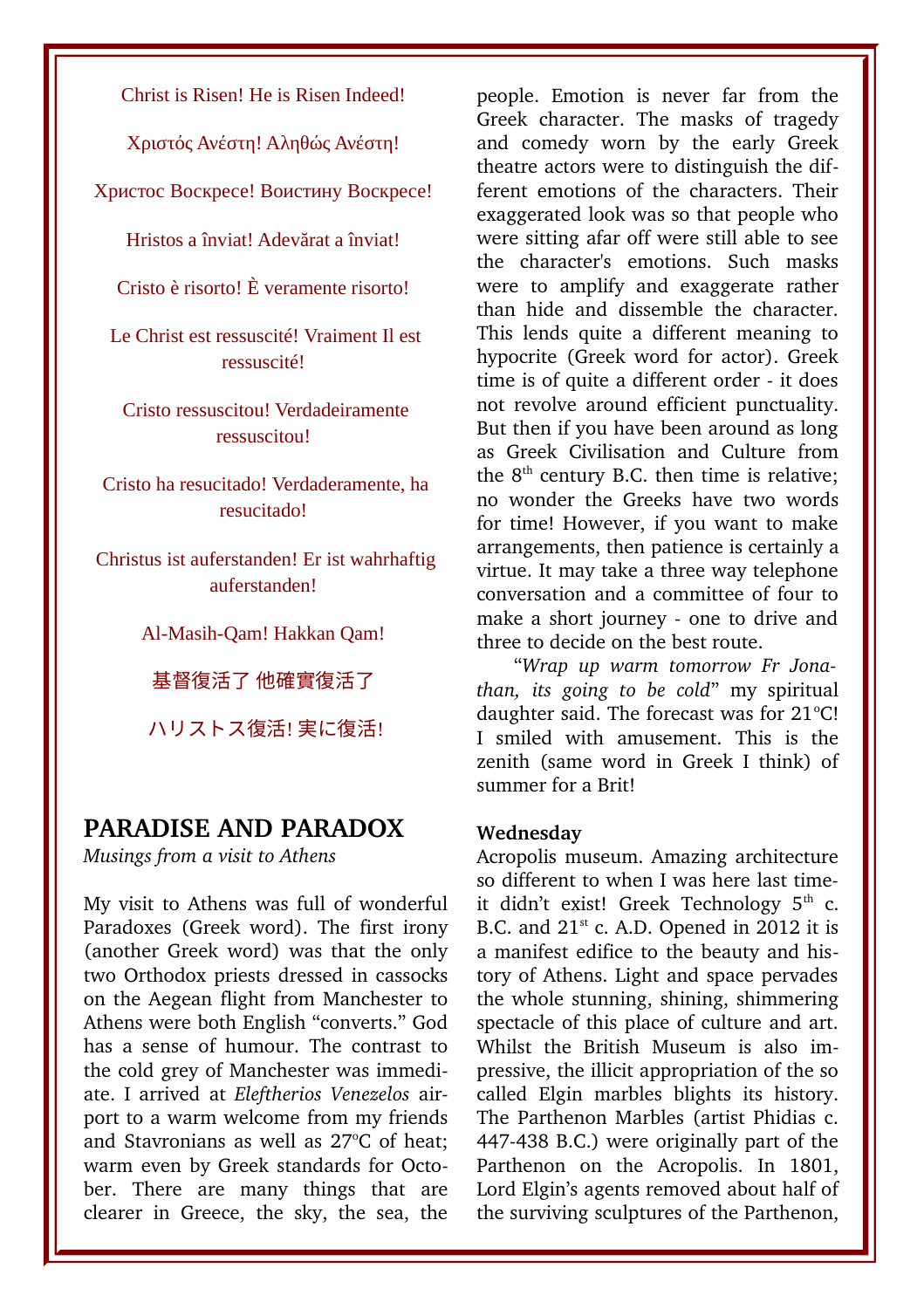as well as sculptures from the Propylaea and Erechtheum. The Marbles were transported by sea to Britain. Lord Byron the great friend of Greece, likened Elgin's actions to vandalism and looting - he was correct. Another irony came to mind - two contemporary British Lords, one who helped build Greece, one who plundered her. The heart of Lord Byron belonged to Greece and that is why it is to be found in Mesolonghi. If you want to view his reflections about the removal of the Marbles from Athens then it is reflected in his great poem "*Childe Harold's Pilgrimage*." Well worth a visit. I will refrain from making a distinction between a poet and a politician!

*Dull is the eye that will not weep to see Thy walls defaced, thy mouldering shrines removed By British hands, which it had best behoved To guard those relics ne'er to be restored. Curst be the hour when from their isle they roved, And once again thy hapless bosom gored, And snatch'd thy shrinking gods to northern climes abhorred!*

#### *May they be returned!*

Maria and I spent several hours in this place of ancient and modern splendour. The fact that she spoke little English and I spoke little Greek did not seem to matter, we understood one another. The sun bleached white statues of long dead heroes were alive and spoke to us in silent testimony to art and culture and indeed had much to say to us! One has to be dull of eye indeed and hard of heart not to appreciate such beauty. Lunch or afternoon tea, as we would call it by this time, was in the roof terrace restaurant. A harpist accompanied the delicious fasting food delights as our eyes feasted on the Acropolis outside.

I needed a new black cassock and so after searching through the narrow lanes of the Plaka (the old historical neighbourhood of Athens) we came across a clerical tailor shop. My experience of being measured for cassocks in my Anglican days was a very different experience, but equally quirky. There was a wonderful clerical tailor in my home city who by coincidence had been part of the British forces in Crete during the war. He was an amazing man, his name Noel Vasey. He had designed a style of cassock for St Stephen's House Oxford, the Theological College which I attended. He kept the measurements of all his clients (including I may add some Archbishops) on the back of Breakfast Cereal packets and it took two fittings and a considerable time, usually six months, from initial measurements to the finished article being delivered. He made them all by hand on a very old machine and his wife sowed on the buttons. Alexandra (the lady in the shop at Plaka) the clerical tailor did not even use a measuring tape. Her eyes measured my shoulders and she took from the rail a size 1 cassock and placed me on a rotating pedestal. Carefully pinning the hem and encircling the length with a line of bellow blown chalk. I asked how long it would be before I could collect it "I'm only here for a few days," I pointed out.

"Παρακαλώ καθίστε" Ah at last, a phrase with which I am familiar! So I sat down and taking the cassock to the sewing machine, she cut the cloth and hemmed the garment there and then. Five minutes later it was all wrapped up! Some things it seems happen very quickly in Greece!

Taking a taxi back to the flat, the driver had a slight misunderstanding or miscalculation with a bus; it seemed both drivers believed they had the right of way and did not wish to give way to the other. Since the grinding noise was only mild, the flow of traffic relentless and the damage minimal, nothing was said as we proceeded in an easterly direction. Dinner at 22:©© hours!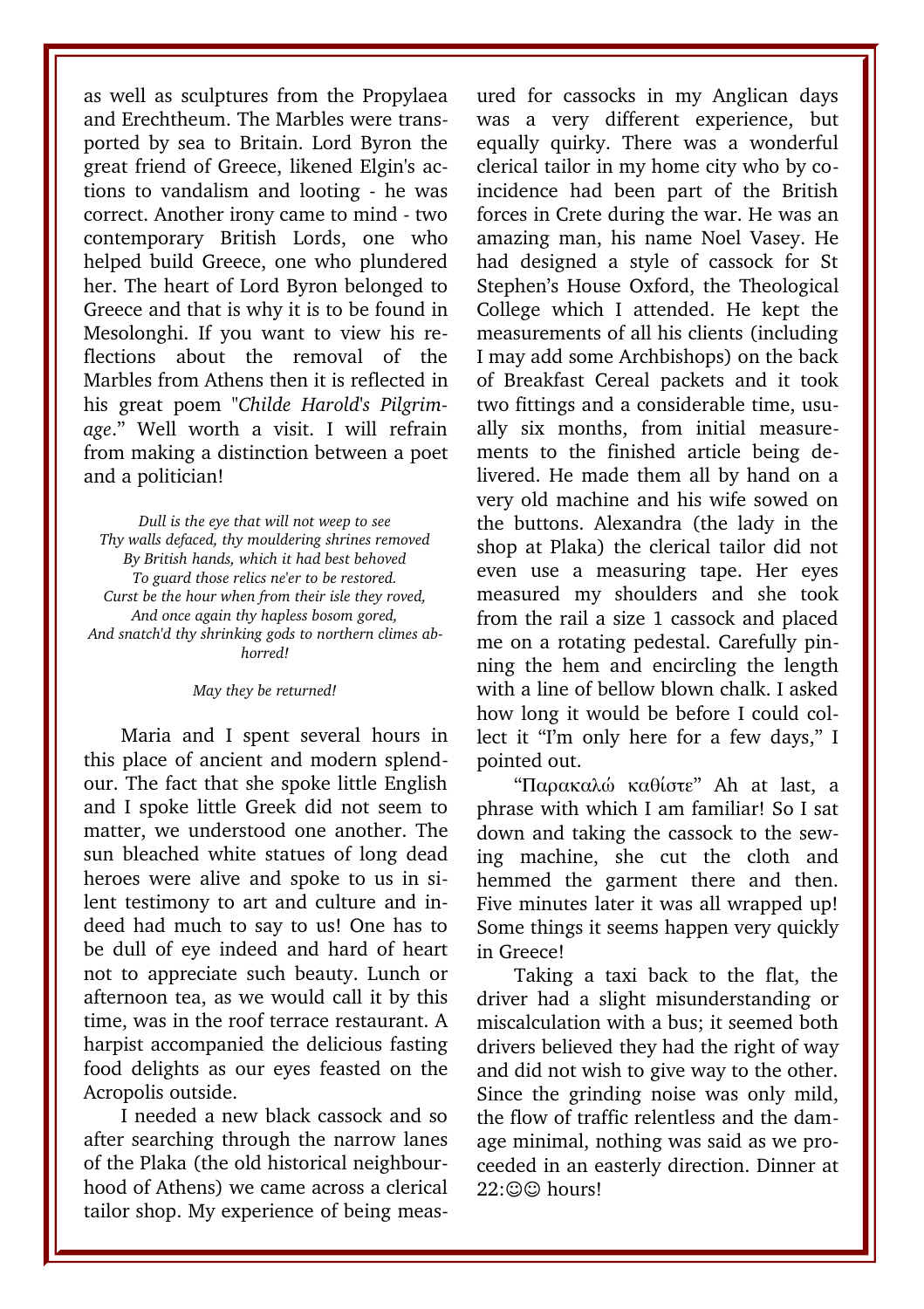#### **Thursday**

The springs on the bed settee upon which I spent the night made a noise whenever I moved. It was decided to investigate the problem whilst I spent the day with Maria and Spiros. I hoped and prayed that my family would find a solution. On returning after a full day I learned that a very simple but effective solution had been found by a former pupil of Kyria Maria olive oil! Indeed, I can vouch for the amazing benefits of olive oil for the skin, for the hair, for cooking and preparation of food but repairing the springs of a bed is a new one for me!

So the day was spent at Sounio visiting the Temple of Poseidon. I had been there once before in 1998. At that time, twenty years ago, you could stand in the middle of the temple which I did and someone holding a camera, in the days before the ubiquitous smart phone, with a refined but hesitant English accent, thinking I was a local Greek priest made a request in that slow pigeon English which assumes the hearer is rather stupid: "Could… I… take… picture… you?" I responded with a rather more affected, smooth cultured English tone "Of course my dear!" She nearly fell backwards with surprise. Today people hardly bother to ask permission to take a photo!

#### Another word from Byron!

#### The Isles of Greece, by Lord Byron

*Place me on Sunium's marbled steep, Where nothing, save the waves and I, May hear our mutual murmurs sweep; There, swan-like, let me sing and die: A land of slaves shall ne'er be mine— Dash down yon cup of Samian wine!*

History has a way of repeating itself! Byron who invested much of his own private resources in the War for Greek Independence (1821-30) here bemoans the plight of fallen Greece - the cradle of western civilisation.

I seem to remember standing on Sunium's marbled steep at the Temple of Poseidon and seeing Byron's name etched into the footings! The island of Samos is famous for its quality of wine and here Byron is urging the Hellenes to arise out of their erstwhile torpor and fight! Greek Drama bears two masks - humour and tragedy. Here tragedy is portrayed not as a mask but in the reality of oppression under the Ottoman Empire. The poem echoes the sentiments of Rigas Feraios' nationalist poem, the *Thourios* (warsong), which served as a rallying cry for Greeks against Ottoman rule.

Today Greece suffers under another corporate yoke - that of global financial hegemony that has the power to destroy culture and enslave nations. The language may be archaic but the application is still relevant. The hallmark of great poetry is that it speaks anew and afresh to each and every generation.

After the nostalgia, a beautiful fish meal by the sea - wonderful. I won't indulge you in the finer detail of the courses but sufficient to say it was delicious. Back home to meet the children from school and a long session playing with a balloon. In the game that we invented I lost 50 points to 48! The great thing about such visits is that you enjoy old friendships and make new ones! Glory to God!!

Back to Athens for another late meal and some sleep on that now restored and renewed very comfortable bed. Is there an ode to olive oil? I feel a possible poem emerging.

#### **Friday**

Nikolaos arrived to take me to the Byzantine Museum. As we entered the newly opened Russian exhibition there in front of us was Andrei Rublev's Icon of the Ascension. Behind us a man appeared and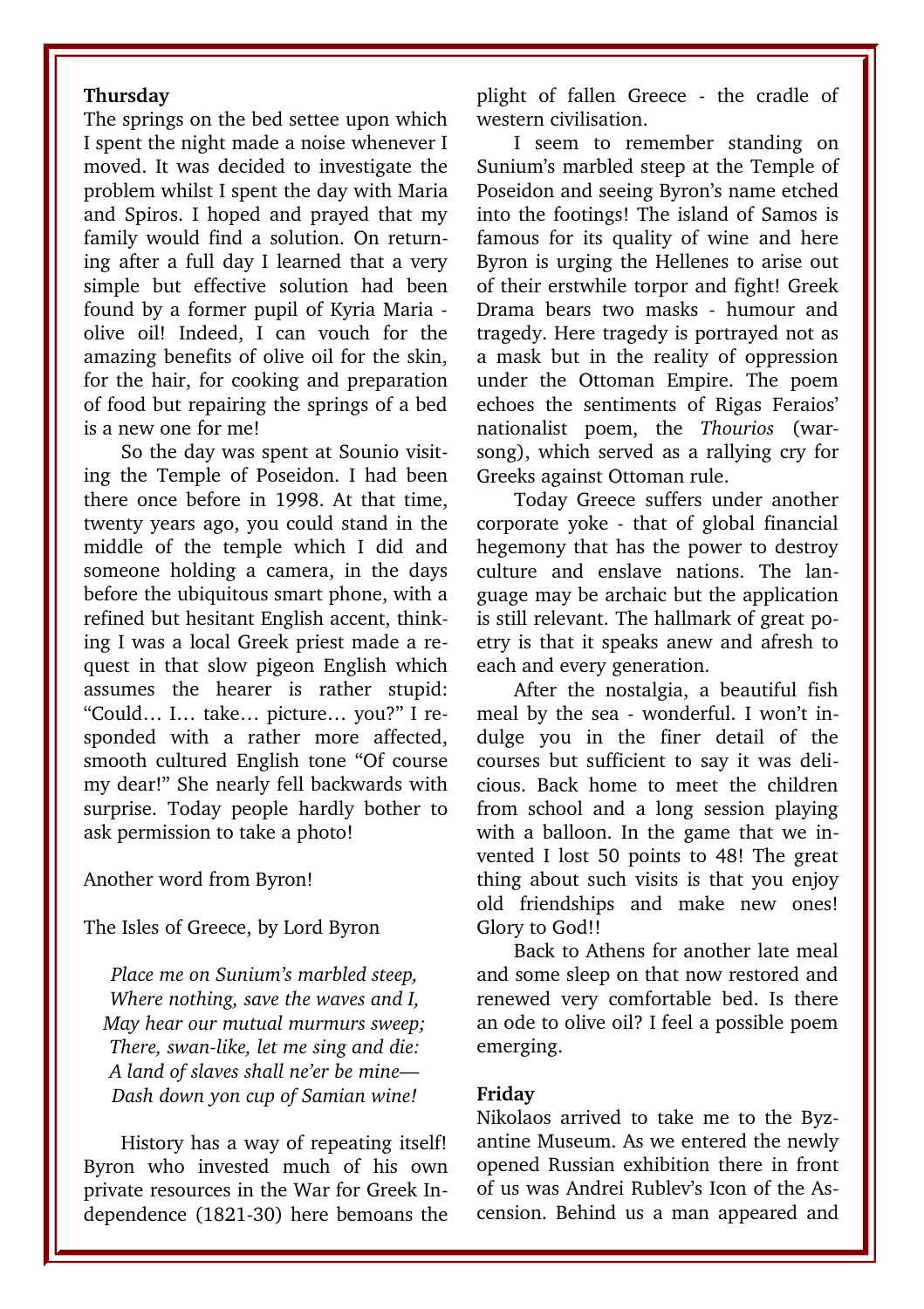attached himself to us throughout the tour. He was obviously drawn by hearing me speaking in English and give a commentary on the Icons, either that or he thought I was an official guide!

We had acquired Drew, an American and Southern Baptist from North Carolina who was fascinated by the symbolism of the icons. It is an amazingly beautiful museum and well worth a visit. Its underground vaults remind one of a Cathedral of Catacombs; from beauty to beauty! It gave a physical reality to depth of culture. After nearly three hours, a drive to Chalandri for a meal with Nikos and Irene. Viewing their recent trip to Patmos brought back fond memories of my pilgrimage there in 1999. I will never forget the morning sun lighting the tiny island with fiery red mist as the overnight ferry drew near to Skala.

It was a lovely relaxing day with Nikos and Irene of shared memories and again naturally of good fasting food. One is struck by how Greek people really care about the preparation of food, they enjoy it - but it is more than preparation; it is an act of love for the people who are to share that meal. It is certainly an expression of hospitality and almost Eucharistic in the universal sense of the word, in order to give joy and thanks to the guest and friends in their lives. Such love and preparation demands a blessing from God (and thanksgiving!) which I duly gave.

#### **Saturday**

My entry for Saturday is non existent - except for the words "Book presentation at Εν Πλω." So my recollections are only of this event. I think I spent the morning quietly reading, praying and rehearing my speech which I was to deliver in Greek. Although the Book launch was the main purpose of my visit, events when you hand them over to God become blessed and extraordinary. Kleio had made the detailed arrangements with the

publishers, as well of course as translating the book itself! On arrival in the centre of Athens we were taken to a small, modern stylish upper room, within the book shop. Actually it was more of a mezzanine or balcony with about 20 seats and a front desk. My first thoughts were - they are not expecting many people! Gradually people arrived I'm not sure what the start time was but I would be surprised if we did actually start on time. Hieromonk Chrysostom of Koutloumousi Monastery and Pr Bogdan my spiritual brother from Romania arrived and were placed either side of me behind the front desk - so there was no escape! My friend Pater Nikolaos also arrived and I drew comfort from brother clergy who were there to support me. More people arrived and more chairs were drafted in. Rather like the Liturgy when people arrive at different times the noise from below grew louder as more people arrived and were unable to find space. After the speeches the book signing and people who I had not seen for many years started to appear. One of our early Psaltis Evangelos from 1997-98 arrived with his wife - he had not changed at all and asked me if I remembered him "Of course" I said, "dear Evangelos, it is so good to see you!" Then Marina arrived with her new born baby, then Panos who knelt at my feet and a succession of familiar faces and some new ones. "I'm Kostas' (one of our Stavronians) brother from Marathon." "Good to meet you!"

After the book signing there was quite a long interview with Pemptousia downstairs in the bookshop, unexpected and unscripted! After the emotional wave of excitement at meeting old friends in Christ my thoughts turned to my Parish at home - I hope they will open the Church in time for Fr Michael tomorrow morning. I need not have worried. God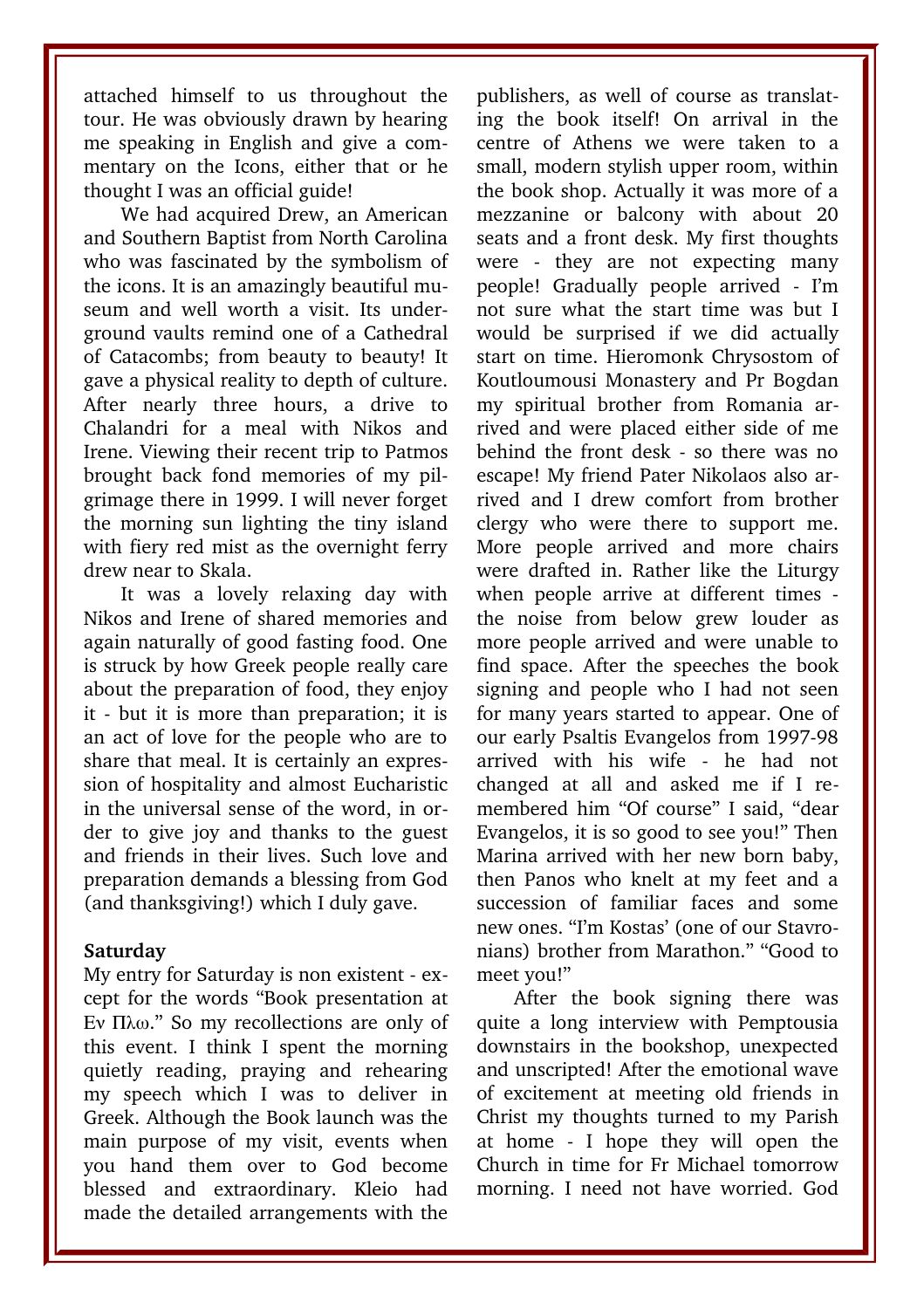and my parishioners had everything in control!

#### **Sunday**

We attended the Holy Liturgy in Plaka at St Nikolaos and St Parakevi church. This was followed by a quite intense theological discourse of one and a half hours over several cups of coffee in a very chic café. How refreshing it is to be able to speak about spiritual and theological matters in Greece without being seen as odd. That does not indicate agreement, however. Indeed, there was division of opinion on several matters but this made the discussion even more interesting. Some of our party decided to take the ferry to Aegina. I am always surprised and in awe at intrepid priests and laity who believe that God has created an individual holy timetable for them that runs contrary to the usual scheduled departure and arrival times. Perhaps, He does. They just made the ferry there and back!

For me, a siesta at my erstwhile home, a visit to see Pater Nikolaos and then back in the evening to Plaka for yet another meal! As they say "It doesn't get better than this;" fellowship and feasting, fervour and fasting are intricately woven patterns into the fabric of Orthodox life.

#### **Monday**

A visit on the impressive underground train to Aghios Ioannis to see the holy relics of St Nikolaos Planas. We met there Kostas who was looking after the Church. His father-in-law had been a priest in the Church there for fifty years. As a boy he, later to become priest, had a dream in which he saw St Nikolaos Planas who said "Come and serve with me!". Whether or not the Saint was alive on earth or in heaven when the young priest began to serve with him in St John "the Hunter" I do not know, since the holy one fell asleep in the Lord in 1932.

In the afternoon I went to Vougliameni to see Spiros and then returned back to central Athens to pack for the flight the next day. The evening was spent at a local restaurant of course. Giana met her former driving instructor who was parked outside the supermarket. He had a new learner driver who nervously got in to the driving seat. By the state of the car he had obviously possessed lots of patience with some very difficult pupils! I had never seen a car so battered and bruised by a profession but as I looked at the very narrow street I noticed that practically all the cars were suffering from the same malady. Scrapes, dents and scratches it seems is a badge of honour on the streets of Athens.

#### **Tuesday**

An early start 4.30 a.m. Arrived at the airport and had time for a coffee with Nikos, Giorgos and Matina who had come to wish me Kalo taxidi! I was wearing anteri (cassock) and a British couple, who studiously avoided my smiles on the transfer bus had the misfortune to sit next to me on the aeroplane (yep another Greek word and another paradox!).

As I sank into the aircraft seat, I reflected on the past week which had been both wonderful and enigmatic (must they use all our words?). Indeed I suppose the ultimate paradox and original meaning of the word, was that I had found myself on at least two occasions defending Orthodox doctrine and practice in the cradle of Orthodoxy. Athens is both ancient and new, is deeply cultural and yet chaotic (sorry). Like the faces on the drama masks happy and tragic. Smoking may be forbidden in the restaurants, but business is business!

*Fr Jonathan*

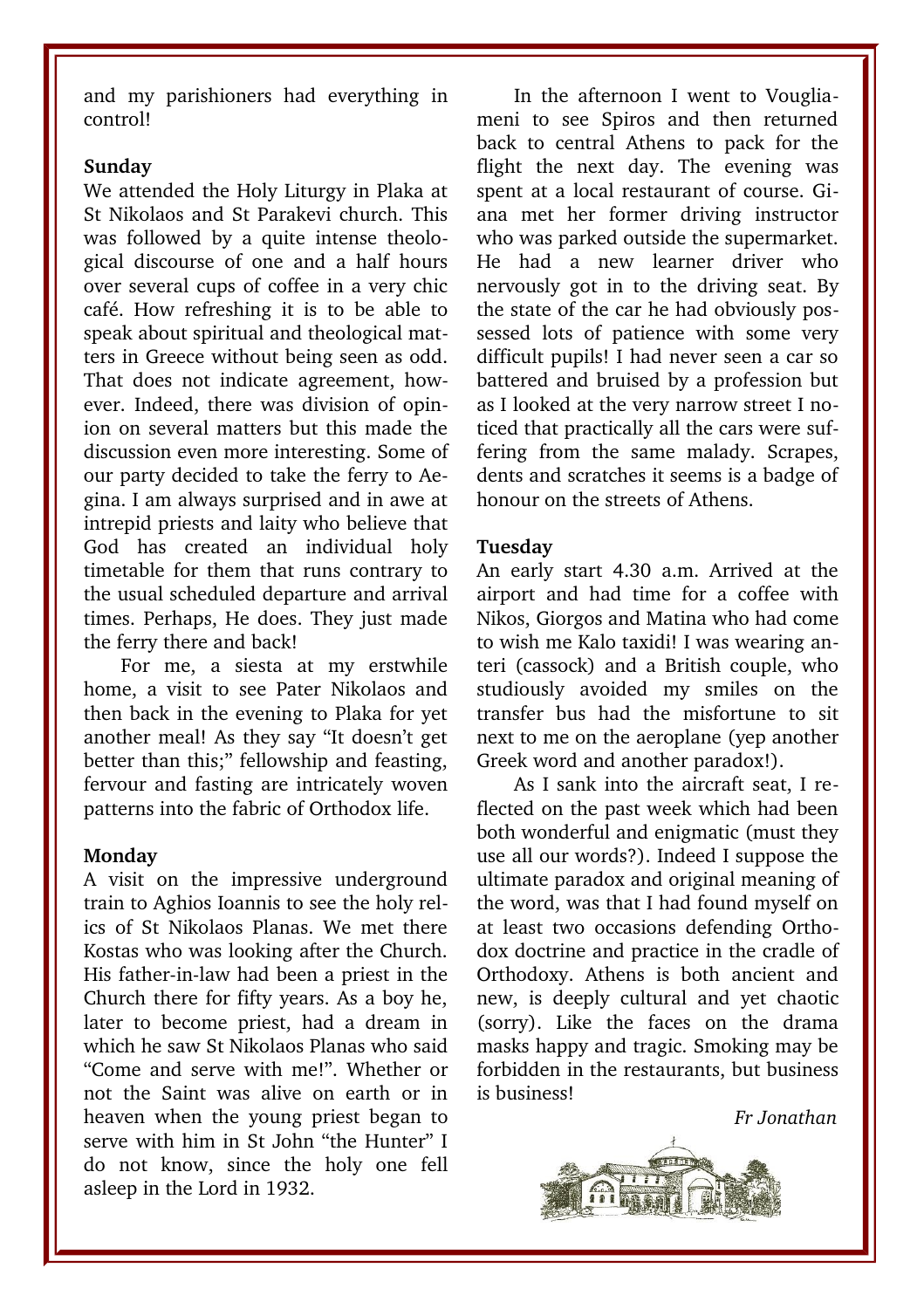## **NAMES OF DEPARTED LOVED ONES TO BE REMEMBERED THIS MONTH**

May 26: *Paraskeui*

### MEMORY ETERNAL!

Please send us the names of your departed loved ones and date of their departure in order for them to be remembered.



## **MAJOR CELEBRATIONS THIS MONTH**

 *7 th May:* Commemoration of the Precious Cross that appeared in the sky over Jerusalem in 351 A.D.  *8 th May:* St. John the Theologian and St. Arsenius the Great  *11th May:* Sts. Cyril and Methodius, Equal-to-the Apostles  *17th May:* Holy Ascension  *21st May:* St. Constantine and Helen Equal-to-the Apostles 23<sup>rd</sup> May: The retrieval of the relics of St. Joachim of Ithaca 25<sup>th</sup> May: The 3<sup>rd</sup> Finding of the Precious Head of the Forerunner and Baptist John  *27th May:* Holy Pentecost

For the lives of Saints please visit the Calendar of the Greek Orthodox Archdiocese of America: [www.calendar.goarch.org](http://www.calendar.goarch.org/)



The Ascension of Christ, hand-painted by Andrei Rublev, 1408 A.D.